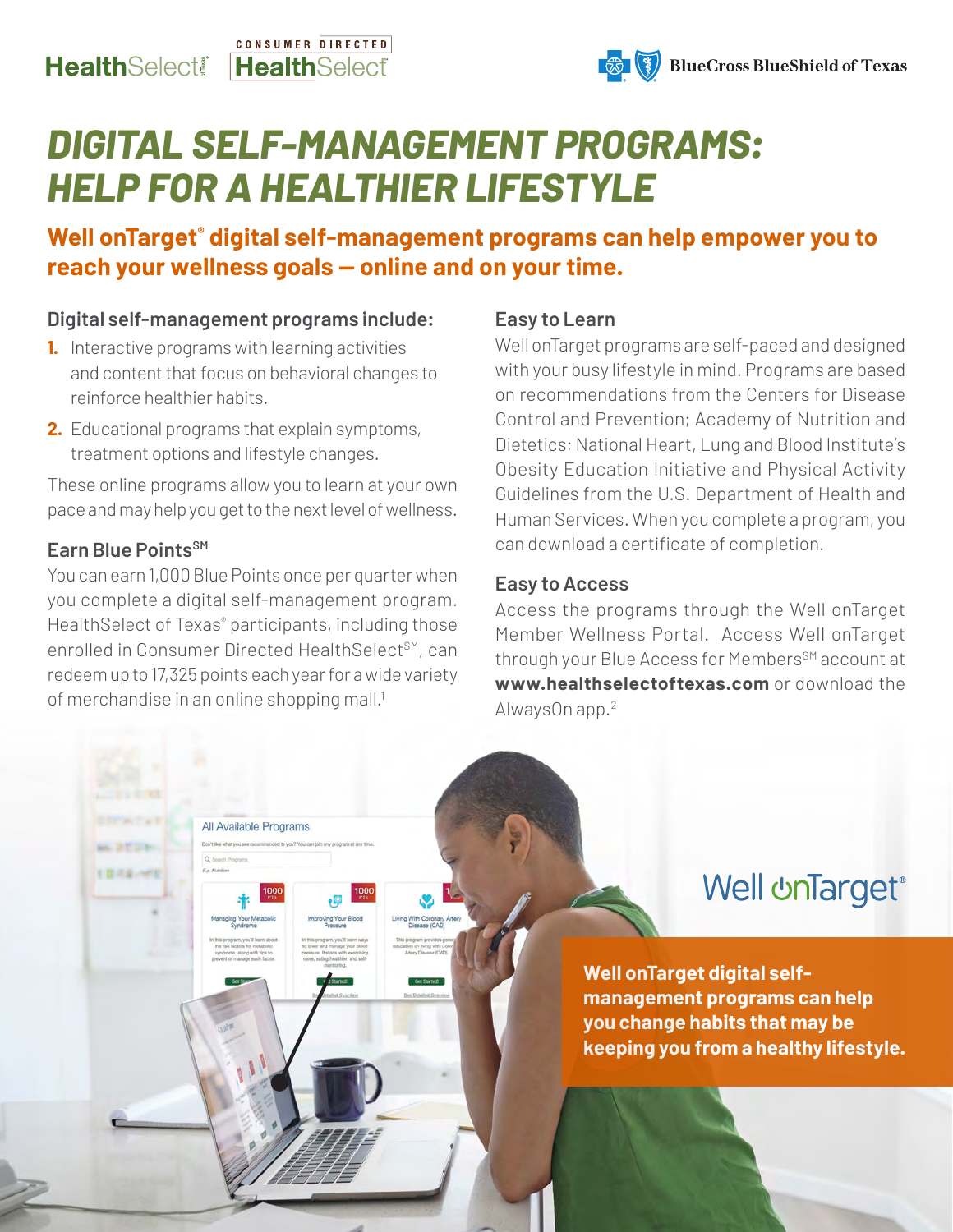#### **Program Descriptions**

Interactive programs help you achieve your overall wellness goals by creating and focusing on simple, daily habits. Trackers help you watch your progress, and midpoint and final assessments help you check your learning.

Educational programs address symptoms and causes of diseases and identify available treatment options and lifestyle changes that contribute to better health. Each day, you'll find an additional resource such as a video, article, podcast or links to communities and resources.



### **Interactive Programs** (Six weeks)

#### **Managing Your Stress**

In this program, you'll identify thought patterns that have a negative influence on your behavior and emotions. You'll be introduced to relaxation techniques to help you manage your stress effectively.

#### **Quitting Tobacco**

This program addresses many factors that contribute to addiction, including physical, psychological, social and cultural.

#### **Achieving Your Healthy Weight**

Explore how behavioral and environmental factors influence and contribute to unhealthy weight gain.

#### **Maintaining Your Healthy Weight**

You're at a healthy weight. How can you stay there? Consider the lifestyle factors that influence weight, including nutrition, physical activity, stress and sleep.

#### **Nutrition for Better Health**

Eat better to feel better. In this program, you'll learn ways to improve your overall health and reduce your risk of disease through proper nutrition and healthy eating habits.

### **Enhancing Your Physical Activity**

Being more active in your daily life is a great goal. This program will help you enhance your fitness routine and boost your well-being.

#### **Improving Your Blood Pressure**

If you have hypertension, this program will show you how to manage high blood pressure. You'll also see how physical activity, good dietary choices, quitting tobacco and managing stress have a positive effect on your blood pressure.

#### **Improving Your Oral Health**

This program will teach you how important oral health is to your overall well-being. It explains common oral conditions and treatments and can help you attain or maintain good oral health.

#### **Improving Your Sleep**

Need to get more shut-eye? Identify healthy sleep patterns and get strategies for developing healthy sleep habits that can eliminate barriers to restful sleep.

#### **Living With Diabetes**

Inspired by the Center for Disease Control's Diabetes Prevention Program, this program addresses lifestyle factors related to diet, physical activity, sleep and regular medical care.

#### **Staying Tobacco Free**

There are many complex factors that influence an individual's desire to use tobacco products. Examine the common "triggers" and get strategies for how to avoid them.

#### **Financially Fit**

This program focuses on the basics of building a financial wellness plan. If your personal finances are stressing you out, this course is for you. It's also ideal for anyone who wants to learn more about getting financially healthy.